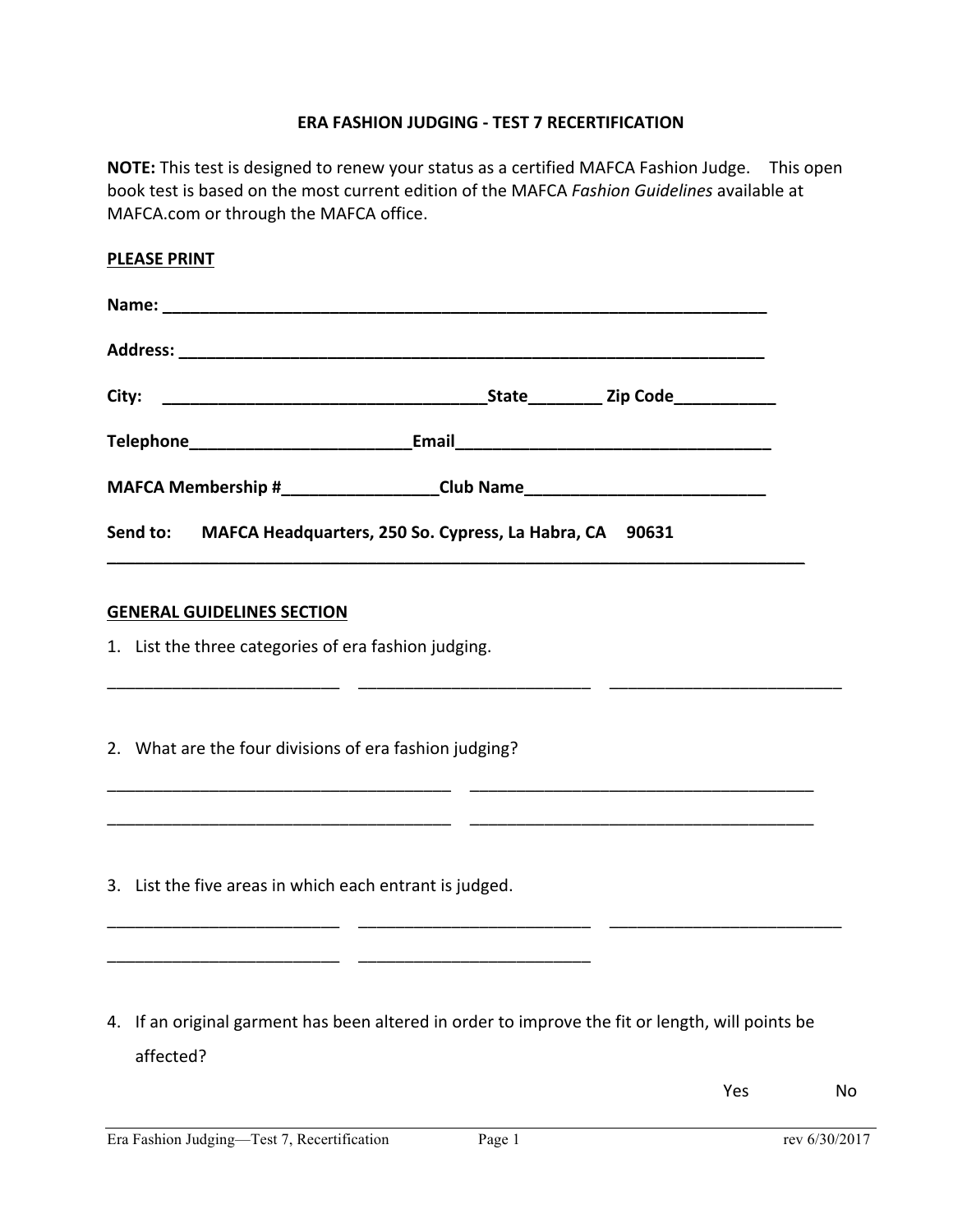|                                                                                                                                                         | worn.       |       |  |  |  |
|---------------------------------------------------------------------------------------------------------------------------------------------------------|-------------|-------|--|--|--|
| 6. Accessories are all                                                                                                                                  |             |       |  |  |  |
| and pertaining to and necessary in completing the major garment as an ensemble.                                                                         |             |       |  |  |  |
| 7. What are the two categories of Footwear?                                                                                                             |             |       |  |  |  |
| <b>MEN'S SECTION</b>                                                                                                                                    |             |       |  |  |  |
| 8. Single and double-breasted suits were worn by men in all four years of the Model A era.                                                              |             |       |  |  |  |
|                                                                                                                                                         | True        | False |  |  |  |
| 9. Normally, all men's trousers were cuffed during the Model A era.                                                                                     |             |       |  |  |  |
|                                                                                                                                                         | <b>True</b> | False |  |  |  |
| 10. Name two styles of lapels shown on men's jackets during the Model A era.<br>and<br><u> 1980 - Jan James James Barnett, fransk politik (d. 1980)</u> |             |       |  |  |  |
| 11. Pleated trousers were worn during the Model A era.                                                                                                  | <b>True</b> | False |  |  |  |
| 12. In the Model A era, was it expected that a man generally wear a hat when he was out of his<br>home?                                                 |             |       |  |  |  |
|                                                                                                                                                         | Yes         | No    |  |  |  |
| 13. In the Model A era, how long were men's sideburns?                                                                                                  |             |       |  |  |  |
| 14. Coordinated Apparel consists of under garments and outer garments. List 3 of each.                                                                  |             |       |  |  |  |
|                                                                                                                                                         |             |       |  |  |  |
|                                                                                                                                                         |             |       |  |  |  |
|                                                                                                                                                         |             |       |  |  |  |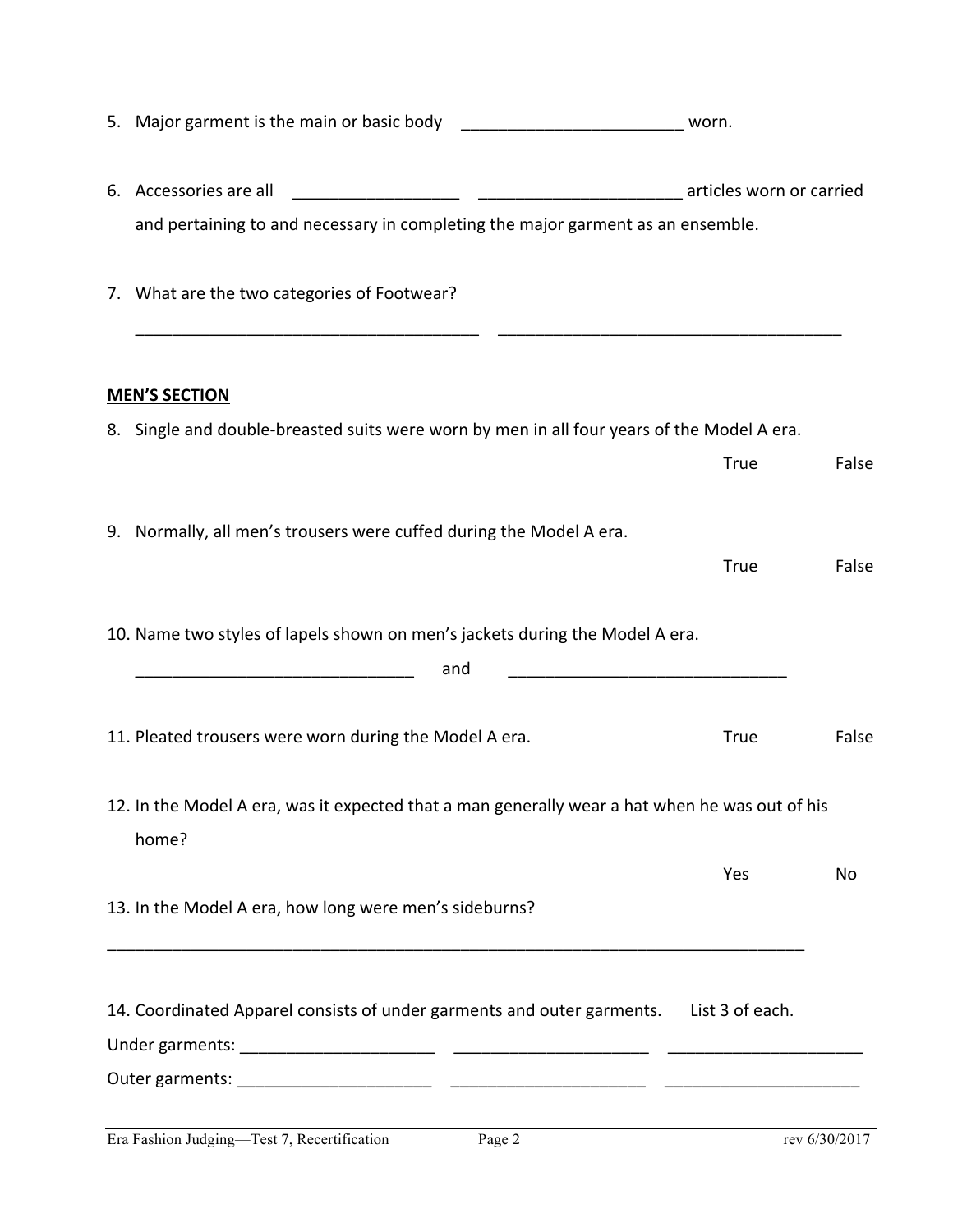15. In the judging room, three accessory items will be judged. The entrant should select three accessories that are \_\_\_\_\_\_\_\_\_\_\_\_\_\_\_\_\_\_\_\_\_\_\_ to the major garment.

16. Were men's shoes with a leather sole and rubber heel available during the Model A era?

Yes No

## **WOMEN'S SECTION**

17. As a general rule, where did the waistline on women's dresses fall during:

| 1928:      |  |
|------------|--|
| 1929:      |  |
| 1930:      |  |
| Late 1930: |  |
| 1931:      |  |

- 18. Assume you are judging Major Garments in the Model A Image category. A female entrant comes into the judging room wearing an original evening dress, original heavy leather shoes, carrying an original rhinestone purse, and wearing a reproduction crystal era styled necklace. All items are appropriate for her age. The dress is in excellent condition and fits well. How many points would you give the entrant for your area?
	- Condition
	- Fit
	- Appropriate

What comments would you make regarding the entrant's overall appearance?

\_\_\_\_\_\_\_\_\_\_\_\_\_\_\_\_\_\_\_\_\_\_\_\_\_\_\_\_\_\_\_\_\_\_\_\_\_\_\_\_\_\_\_\_\_\_\_\_\_\_\_\_\_\_\_\_\_\_\_\_\_\_\_\_\_\_\_\_\_\_\_\_

\_\_\_\_\_\_\_\_\_\_\_\_\_\_\_\_\_\_\_\_\_\_\_\_\_\_\_\_\_\_\_\_\_\_\_\_\_\_\_\_\_\_\_\_\_\_\_\_\_\_\_\_\_\_\_\_\_\_\_\_\_\_\_\_\_\_\_\_\_\_\_\_

\_\_\_\_\_\_\_\_\_\_\_\_\_\_\_\_\_\_\_\_\_\_\_\_\_\_\_\_\_\_\_\_\_\_\_\_\_\_\_\_\_\_\_\_\_\_\_\_\_\_\_\_\_\_\_\_\_\_\_\_\_\_\_\_\_\_\_\_\_\_\_\_

19. In 1929 the suggested length for afternoon dresses was \_\_\_\_\_\_\_ inches below the knee. 20. In 1930, the suggested hemline for daytime dresses was do to contract to the sinches longer than in 1929.